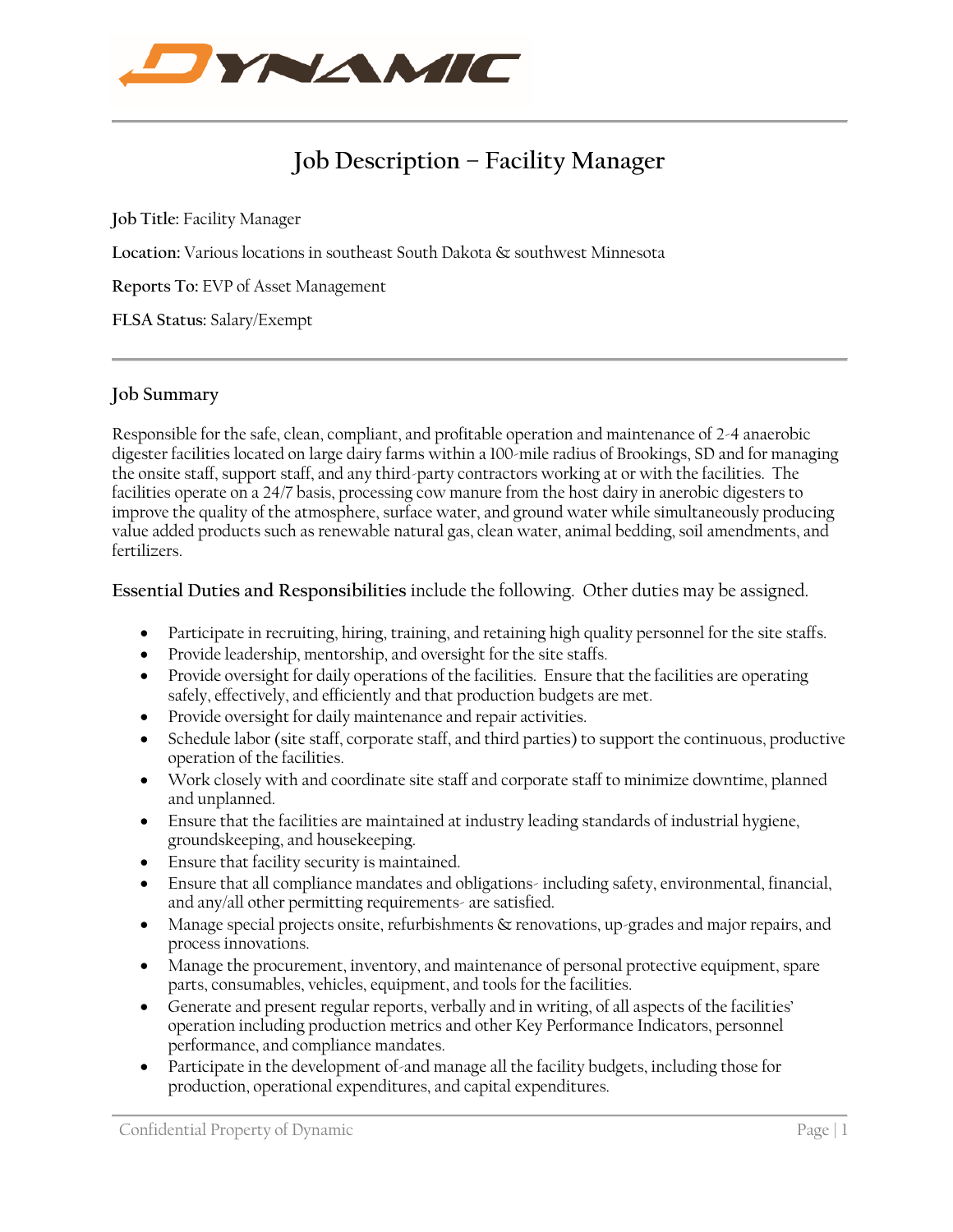

• Develop and manage relationships with key stakeholders, including all of the participating dairy farms, members of the local community and local government, regulatory agencies (local, state, and federal), gas credit program managers (CARB and LCFS), key contractors and vendors, corporate (support) staff, and Company Management/Owners.

# **Minimum Qualifications**

The successful candidate will be able to perform each essential duty satisfactorily. The requirements that are listed next are representative of the education, virtues, and technical competencies that are expected to be necessary for satisfactory performance. Reasonable accommodations may be made to enable individuals with disabilities to perform essential functions.

**Education/Experience** is *required* when indicated, desired otherwise

- High School diploma, GED, or equivalent. (*Required*)
- 5+ years of experience in managing operations, production, and/or maintenance at a manufacturing or industrial facility, agricultural co-op, or wastewater treatment plant. (*Required*)
- Undergraduate degree in business management, operations management, water or wastewater management, maintenance or engineering, organizational development, or logistics.

**Virtues** the successful candidate will exhibit…

- Integrity demonstrably high degrees of honesty, humility, and accountability.
- Self-Sufficiency be reliable, self-starting, confident, both willing and able to engage successfully in critical thinking, make sound judgement calls, and then to proactively execute on those calls without needing instruction or prompting to do so.
- Leadership willing and able to provide the example, guidance, oversight, discipline, and any support necessary to enable the other members of the team to succeed and to produce at their greatest capacity while also holding those other parties- and oneself- accountable for the fulfillment of their responsibilities.
- Interpersonal Communication Skills the ability to communicate and interact effectively with teammates at every step on the ladder (superiors, peers, and subordinates), customers, vendors, contractors, the public, government agents, members of the government, and business partners both on and off the farms or facility grounds, both in person and remotely, verbally and in writing.
- Teamwork the ability to develop and manage professional relationships and to work effectively with diverse groups of people in varied settings to identify and achieve shared goals.
- Attention to Detail ability to remain fully engaged while in the workplace, especially in active industrial settings, and to maintain there a high level of situation awareness, being willing and able to both take note of and act upon even trivial details as necessary to safeguard or improve the staff and the assets or production.
- Adaptability the mental agility necessary to work safely and productively in an environment that can be chaotic and demanding while balancing many completing priorities and a schedule that can be subject to change with little notice.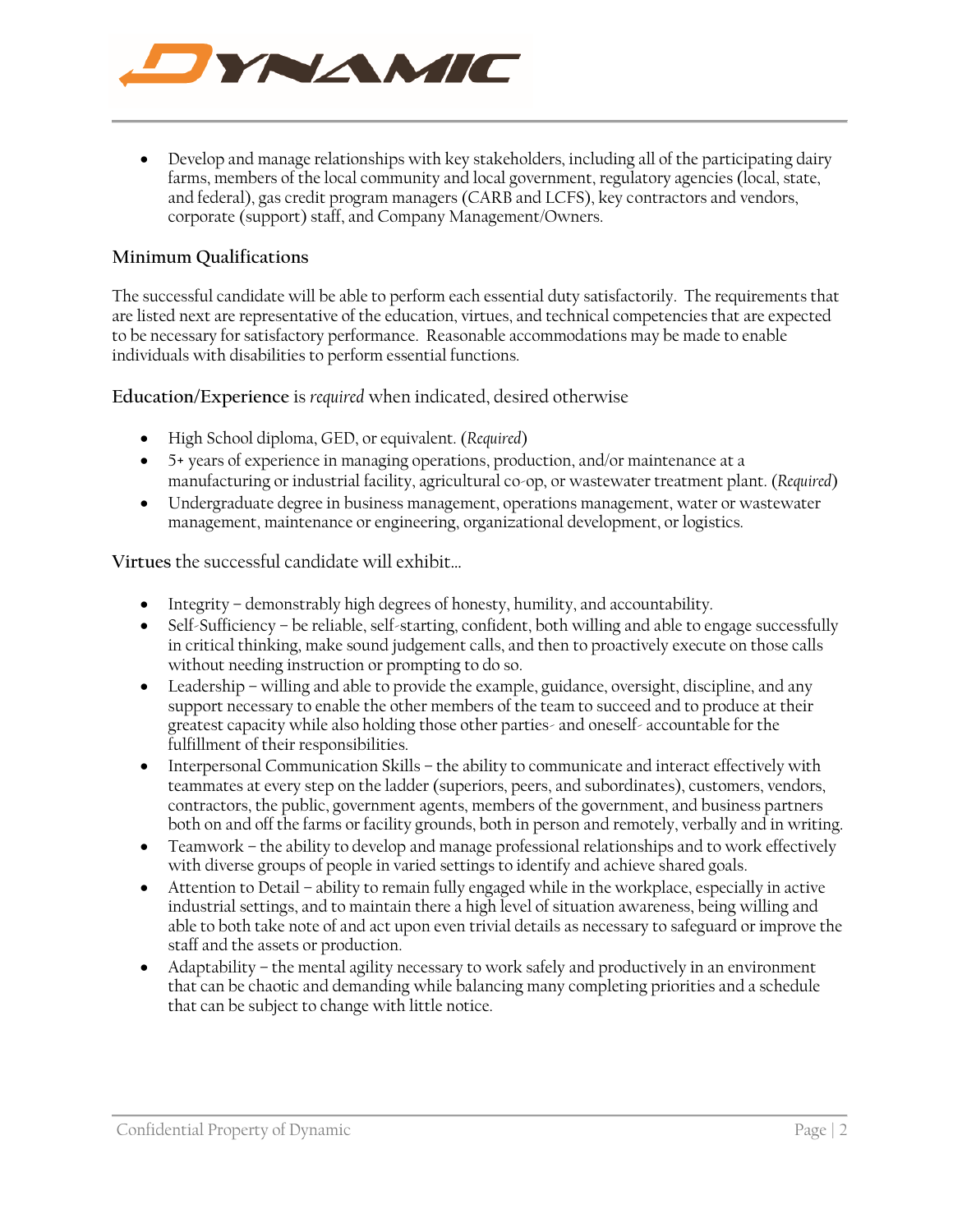

**Competencies** from formal education, previous job training and/or experience are *required* when indicated, desired otherwise

- Posses a valid driver's license (*Required*)
- Working understanding of leadership principles (*Required*)
- Working understanding of personnel management and regular Human Resources practices, procedures, and mandates. (*Required*)
- Experience working on diverse teams (*Required*)
- Working understanding of operations/production management (*Required*)
- Working understanding of preventative and predictive maintenance practices and in the development and management of maintenance programs or routes, including use of a Computerized Maintenance Management System (CMMS). (*Required*)
- Experience developing and/or managing contracts, scopes, schedules, and various types of budgets. (*Required*)
- Basic computer literacy (i.e., sufficient familiarity with computers to know/learn and utilize Microsoft Office Suit-level software, CMMS and inventory management software, and financial/procurement software). (*Required*)
- General mechanical aptitude (*Required*)
- Familiar with regular industrial safe work practices and standards, including hot work, elevated work, confined space entry, safe electrical work (up to 480VAC), and control of hazardous energies. (*Required*)
- Understand and use construction drawings, process flow drawings, P&ID's, electrical diagrams, and equipment IOM manuals (*Required*)
- Familiar with the safe use of regular hand- and shop tools.
- Familiar with safe use of utility vehicles, e.g., skid steers, forklifts, front end loaders, and UTV's.
- Familiar with safe use of mobile elevated work platforms and scissors lifts.
- Familiar with programming & troubleshooting PLC's, VFD's, and plant SCADA.
- Familiar with standard practices for installation, maintenance, and operation of rotating equipment (e.g., pumps, compressors, valves, and motors) as well as that of non-rotating equipment structures (e.g., tanks, piping, buildings) and instrumentation and low-voltage equipment.
- Familiar with the design and operation of anaerobic digesters.
- Familiar with the design and operation of wastewater treatment systems.
- Familiar with the design and operation of biogas upgrading technology.